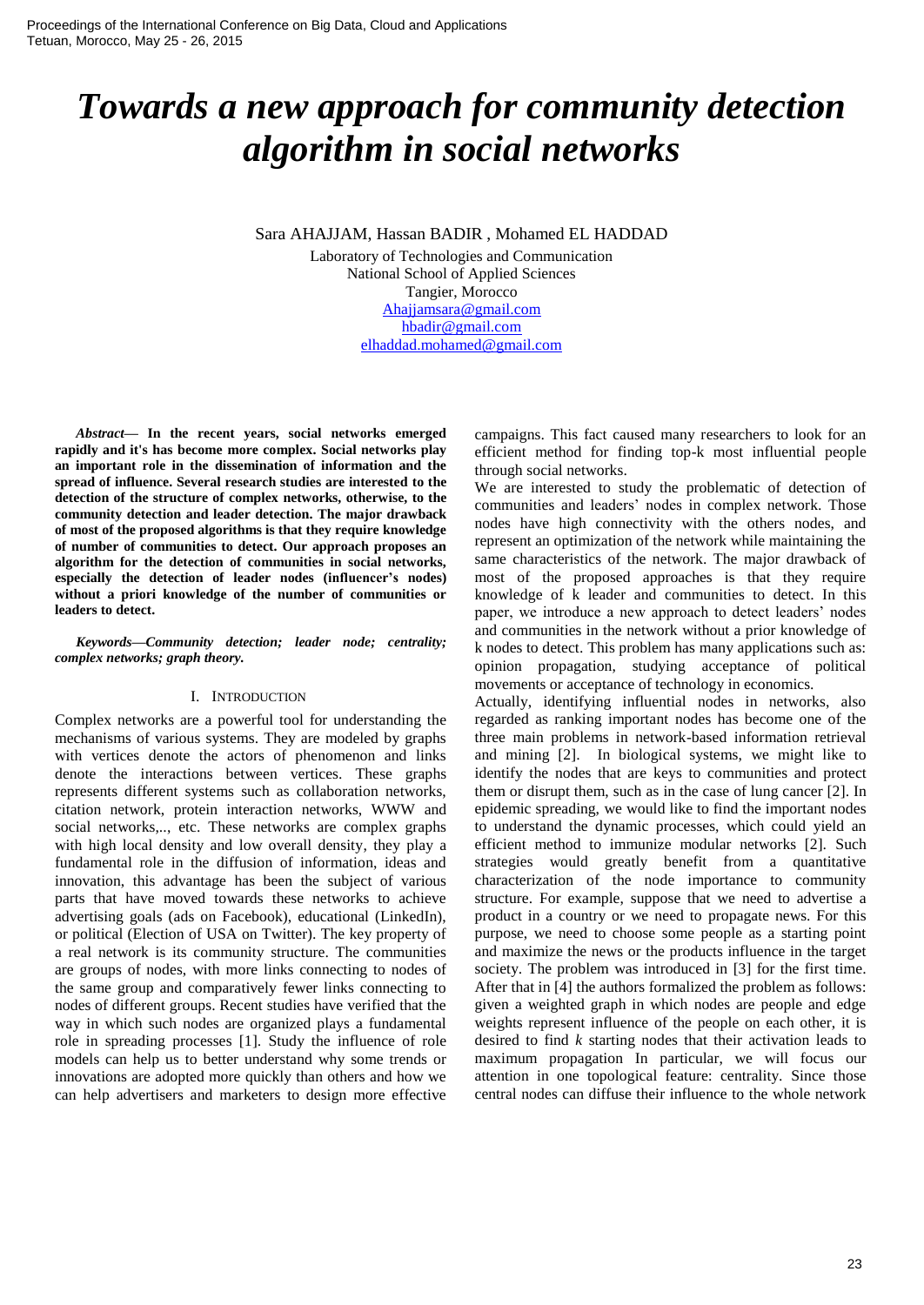faster than the rest of nodes and they are the most influential spreaders.

### II. CENTRALITY MEASURES

The variety of measures of centrality comes from the fact that the importance of a node depends on other parameters such as connectivity and orientation in the graph and the nature of measurement of the entire network [5]. The work of Linton Freeman is probably one of the most important contributions to the analysis of social networks and networking in general. There are three varieties of measures of centrality [6], we'll cite the main ones:

### **- Degree Centrality:**

It is defined as the number of links incident upon a vertex which means the number of edges a vertex has. For a graph *G*   $:=(V, E)$  with *n* vertices, the degree centrality  $C_d$  (*i,g*) for vertex is:

$$
C_d(i,g) = \frac{d_i(g)}{n-1} = \frac{|N_i(g)|}{n-1}
$$
  
and (c) is the degree of the node i. (1)

Where:  $d_i(g)$  is the degree of the node i.

### **- Betweenness Centrality:**

Vertices that occur on many shortest paths between other vertices have higher betweenness than those that do not. For a graph G :=( V, E) with n vertices, the betweenness  $C_b$  (i) for vertex is computed as follows:

1. For each pair of vertices (s, t), compute all shortest paths between them.

2. For each pair of vertices (s, t), determine the fraction of shortest paths that pass through the vertex in question (here, vertex v).

3. Sum this fraction over all pairs of vertices (s, t).

The betweenness centrality is:

$$
C_{b}(i,g) = \frac{2}{(n-1)(n-2)} \sum_{k \neq j,i \notin \{j,k\}} \frac{P_{i}(kj)}{P(kj)}
$$
(2)

With :  $\frac{\mathbf{p}_i(kj)}{\mathbf{p}(kj)}$  is the probability that i falls on a randomly selected geodesic connecting k and j.

## **- Closeness Centrality:**

In graph theory closeness is a centrality measure of a vertex within a graph. Vertices that are 'shallow' to other vertices (that is, those that tend to have short geodesic distances to other vertices within the graph) have higher closeness. Closeness is preferred in network analysis to mean shortestpath length, as it gives higher values to more central vertices, and so is usually positively associated with other measures such as degree [7].

The closeness centrality is:

$$
C_c(i,g) = \frac{n-1}{\sum_{i \neq j} d(i,j;g)}\tag{3}
$$

Where:  $d(i, j; g)$  is the geodesic distance between i and j.

## **- Eigenvector Centrality:**

It simulates a mechanism in which each vertex affects all of its neighbors simultaneously [16]. Eigenvector centrality is a sort of extended degree centrality which is proportional to the sum of the centralities of the vertex's neighbors. A vertex has large value of eigenvector centrality score either if it is connected to many other vertices or if it is connected to others that themselves have high eigenvector centrality [17]. The eigenvector centrality score of the th vertex in the network is defined as the th component of the eigenvector corresponding to the greatest eigenvalue of the following characteristic equation:

$$
A X = \lambda X \quad (4)
$$

Where: A is the adjacency matrix of the network,  $\lambda$  is the largest eigenvalue of  $A$ , and  $x$  is the corresponding eigenvector.

#### III. RELATED WORKS

The community detection algorithms have been the subject of several research papers. Most studies classify articles and research methods depending on the type of the algorithm. The community detection algorithms are belonging to two main types of approaches namely graph partitioning and classification. The major drawback of methods based on the partitioning of graphs is that they require a prior knowledge of the number and size of groups to determine [9]. Also, the leader detection approaches are divided to two mains types: global and local methods. The global method deals with all the network topology (betweenness centrality), while the local ones treat with local position, i.e. with the node (degree centrality). Reihaneh Rabbany Khorasgani et al. suggest a new approach to detect leaders nodes that takes into account the nodes that are not associated with no leaders. This algorithm is inspired from k-means, the k nodes to be detected will be randomly selected. Other nodes will be assembled at their closest leaders to form communities, and then find new leaders for each community around which gather followers until no node moves. For each community, the centrality of each member is calculated and the node with the highest degree is chosen as the new leader [10]. Another algorithm of leaders' nodes detection in complex networks proposed by Kernighan and Lin based on partitioning of graphs. This algorithm tries to find a section of the graph minimizing the number of edges between partitions by trading vertices between these partitions. The results of this algorithm are generated by introducing the size of each partition [11]. The results of these two algorithms vary according to the size and number of partitions which are introduced. Other proposed studies use classification. The classification was introduced to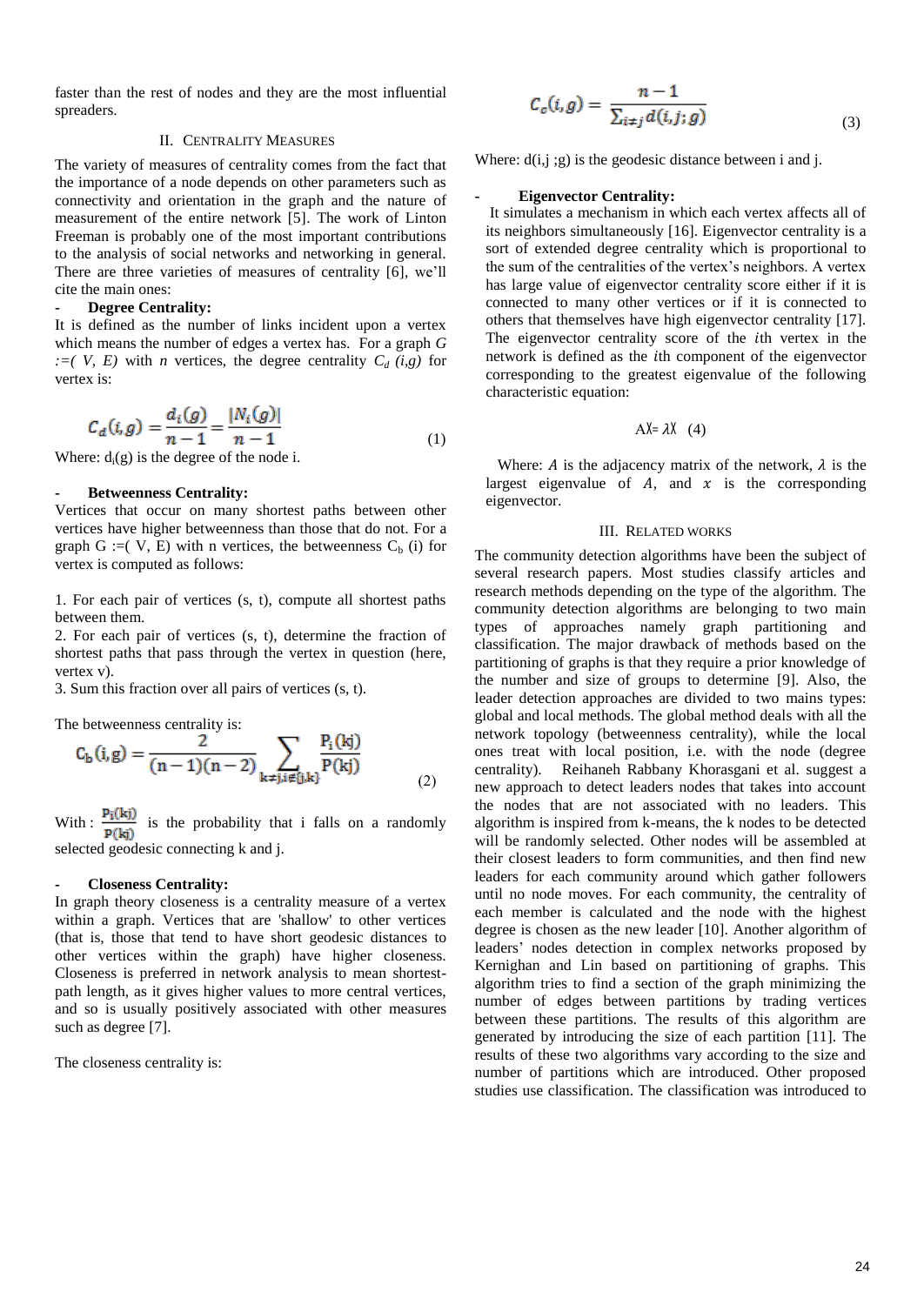analyze the data and partition based on a measure of similarity between partitions. The problem of communities detection can be seen as a problem of data classification for which we need to select an appropriate distance [12]. Indeed, the classification methods are generally appropriate for some networks that have a hierarchical structure. The result obtained by these methods depends on choice of similarity measure that used initially. Blondel et al. have proposed the Louvain method that put each node in a vertex. Other approaches are based on partitioned classification which is like the partitioning of the graph requires prior knowledge of size and number of communities to detect. Another study focuses on the spectral classification. In the Leader-Follower algorithm, we define some internal structure of a community. A community should be a clique and is formed of a leader and at least one "loyal follower" which is a node in the community without neighbors in any other community. The leader is a node whose distance is less than at least one of its neighbors. The nodes will be allocated to the community in which a majority of its neighbors belong by destroying the links arbitrarily. However, parasites communities i.e. leaders without loyal follower assigned will be removed from the network. This can cause a loss of information [13]. Yunlong Zhang et al propose a greedy algorithm based on user preferences (GAUP) to operate the top-k influential users, based on the model Extended Independent Cascade (EIC said that an active node v is active in t-1, has only one chance to activate all inactive neighbors). During each cycle i, the algorithm adds a record in the selected set such that the vertex S with the current set S maximizes propagation of the influence. This means that the vertex selected in round i is the one that maximizes the incremental propagation influence in this cycle. This algorithm calculates the user's preferences for different subjects, and combines traditional greedy algorithms and preferences calculated by LSI user and calculates an approximate solution of the problem of maximizing the influence of a specific topic. This algorithm provides a good result if k exceeds a certain threshold  $k \ge 15$  and it is of complexity  $O(n^3)$  [14]. More recently, in [14], the authors derive an upper bound for the spread function under the LT model. They propose an efficient UBLF algorithm by incorporating the bound into CELF. Recent research found that the location of the node in the network topology is another important factor when estimating the spreading ability. According to that, [15] propose a new approach to identify the location of node through the k-shell decomposition method, by which the network is divided into several layers. Each node corresponding one layer and the entire network formed the core-periphery structure. K-shell decomposition method indicates that the inner the layer is, the more important the node. However, in practical applications there are often too many nodes having the same index value by employing these two methods to distinguish which node is more powerful. Generally speaking, *DC* and k-shell decomposition are suitable to measure the spreading ability of nodes quickly but not very accurate. Another proposed algorithm use both global and local methods of centrality measures to effectively identifying the influential spreaders in large-scale social networks. The main idea, that it reduces the scale of network by eliminating the node located in the peripheral layer (namely relatively small *ks* value) that will not have much spreading potency comparing with the core node in general, and vice versa. This algorithm uses the kdecomposition centrality to deal only with the nodes in the core of the network. Hence, it reduce the scale of the network by ignoring the nodes whose *ks* value is small and the links connected them and retain the nodes in the core layers. At last, the global methods (i.e. betweenness centrality and closeness centrality) are used to rank the most influential spreaders [15]. A novel approach to detect communities and important nodes of the detected communities using the spectrum of the graph. It defines the importance nodes to community as the relative changes in the c largest eigenvalues of the network adjacency matrix upon their removal. It has two types of nodes, the core nodes who are the central nodes and the most important for the community, and the bridges node who connect the communities to each other's. The main drawback of this approach, it is that to have a better result, they need to know the number of partitions in the network and it cannot identify the important nodes in the small communities when the communities are in very different size has the same size. It cannot identify the important nodes in the small communities when the communities are in very different size [17].

Community and leader nodes detection approaches are diverse. Each proposed algorithm brings a new idea or improvement of existing algorithms. We will propose a new approach to detect communities and leader nodes in complex networks without a priori knowledge of number of communities to detect.

## IV. PROPOSED ALGORITHM

Identifying social influence in networks is critical to understanding how behaviors spread. In order to detect the catalyst of this influence, we need to detect the central nodes that are responsible for the dissemination of influence. Analysis on social network datasets reveals that in each community, there is usually some member (or leader) who plays a key role in that community. In fact, centrality is an important concept [13] within social network analysis, which measures the relative importance of a vertex within the graph. Different from others methods, our approach detect leaders, and build communities around these leaders without a priori knowledge of k leader to detect.

Given an input dataset, the dataset is modeled as an undirected and unweighted graph  $G = (V, E)$ . *V* is the vertex set. Each vertex in *V* represents an element in the dataset.  $|(G)|$ represents the number of vertices in  $G$  (or elements in the dataset).  $E$  is the edge set. Each edge represents a relationship between a pair of elements. Our approach has three steps as in "Fig. 1":

• Nodes centrality: For each node v in the network G, calculate the eigenvector centrality. Eigenvector centrality or Gould's index of accessibility [17] is a measure that describes how well connected an individual isbased on direct and indirect relationships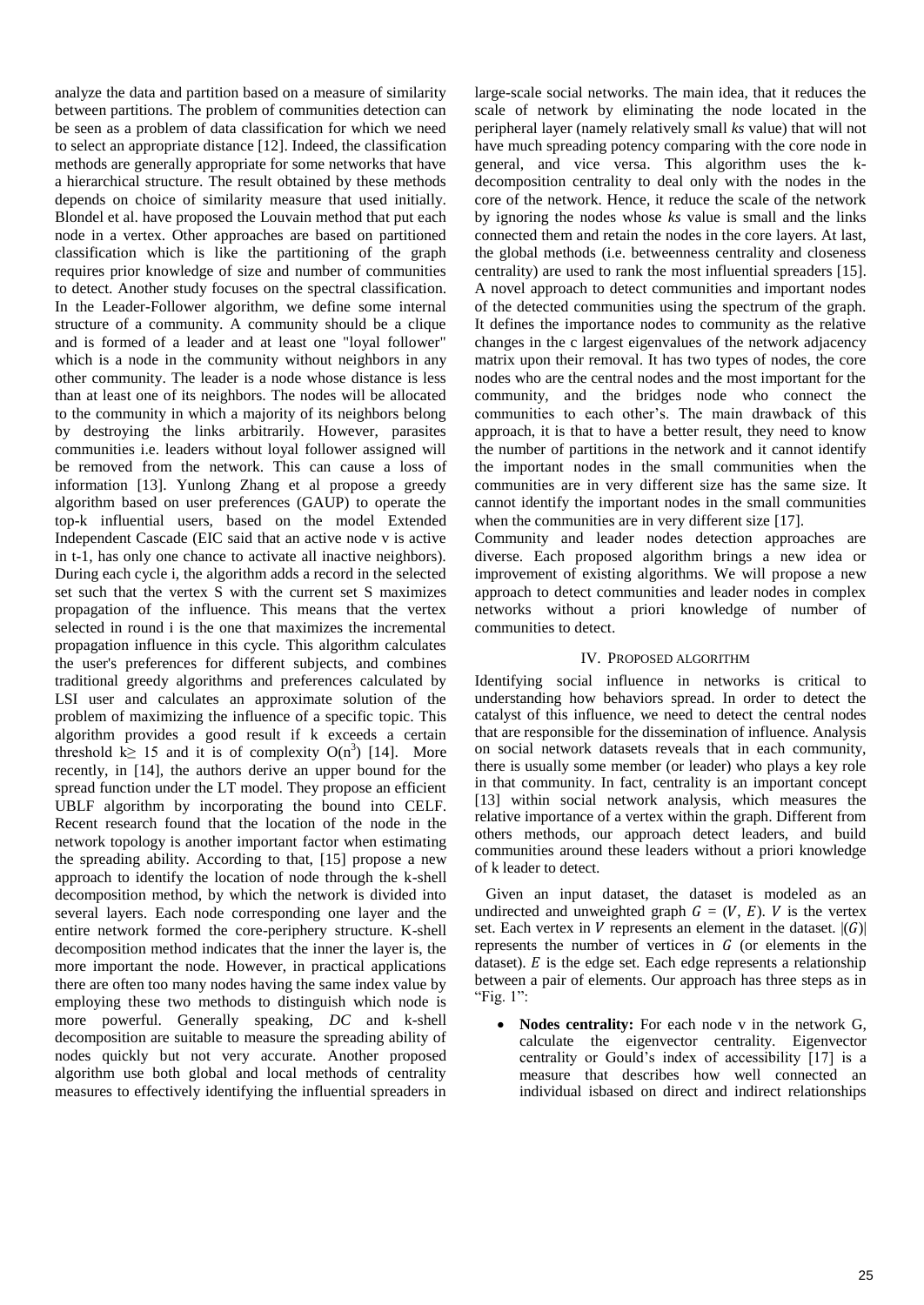(i.e., it takes into account the connections of the individuals the focal individual is connected to [18]. Because eigenvector centrality is proportional to an individual's neighbors' centralities[19], more influential individuals will be more connected with other influential individuals. Lastly, embeddedness quantifies how isolatable an individual is or how involved in the network structure an individual is [20]. If all of an individual's connections with other individuals are severed, the individual would be isolated. Thus, higher embeddedness values mean that it is more difficult to isolate an individual [21].

$$
Ax = \lambda x \qquad (1)
$$

With: A is the adjacency matrix of the network and  $\lambda$  is the eigenvalue.

- **Nodes ranking:** we rank the nodes by the high centrality score, and choose the leader  $V_1$  which is the node with the highest centrality.
- **Form community:** we calculate neighborhood function to find the neighbors of the leader node which is the node with the highest centrality score. We assign neighbors to the detected leader node to form a community.
- We remove the community i.e. the leader node and its neighbors from the network and we deal with the second node with the highest centrality until all the vertices (nodes) will be treated.

#### V. RESULTS & EVALUATIONS

To test our community detection using leader node algorithm, we ran the proposed algorithm on two networks described above:

**Zachary's karate club network**. This is a well-known benchmark network for testing community detection algorithms. The network is made up of 34 nodes and 78 edges, where every node represents a member of a karate club at an American university. If two members are observed to have social interactions within or away from the karate club, they are connected by an edge. Later, because of a dispute arising between the club's administrator and instructor, the club is eventually split into two factions centered on the administrator and the instructor, respectively.

TABLE I: DATASETS PROPERTIES

| <b>Datasets</b>                    | <b>Nodes</b> | <b>Edges</b> | <b>Real Communities</b> |  |
|------------------------------------|--------------|--------------|-------------------------|--|
| Zachary Karaté<br>Club             | 34           | 78           |                         |  |
| <b>Dolphins Social</b><br>networks | 62           | 159          |                         |  |

 **Lusseau's bottlenose dolphin social network**: This is ALSO A FAMOUS NETWORK WIDELY USED AS A BENCHMARK TO validate community detection algorithms. It contains 62

nodes that represent bottlenose dolphins living in Doubtful Sound, New Zealand, and 159 edges that represent associations between dolphin pairs observed to co-occur more often than expected occasionally.

Fig. 2 and Fig. 3 shows the communities structure in the network for Zachary karate club and Dolphins social network respectively. We compared our community detection algorithm using leader nodes with other community detection algorithm: Label Propagation Algorithm (LPA) [22] and Leading Eigenvalue Algorithm (LEA) [23] using different metrics. For each network we calculate the quality of partition using the modularity Q.

$$
Q = \sum_{i=1}^{k} (e_{ii} - a_i^2) \tag{2}
$$

where the first term,  $\sum_{i=1}^{k} \epsilon_{ii}$  is the proportion of edges inside the communities, and the second term  $\sum_{i=1}^{k} a_i^2$  represents the expected value of the same quantity in a random network constructed by keeping the same node set and node degree distribution, but connecting the edges between nodes randomly.

Also to evaluate our algorithm, we use the Adjusted Rand Index, the measure penalizes false negatives and false positives. Let a,b,c and d denote the number of pairs of nodes that are respectively in the same community in both G and R, in the same community in G but in different communities in R, in different communities in G but in the same community in R, and in different communities in both G and R. Then the ARI is computed by the following formula:

$$
ARI = \frac{\binom{n}{2}(a+d) - [(a+b)(a+c) + (c+d)(b+d)]}{\binom{n}{2}^2 - [(a+b)(a+c) + (c+d)(b+d)]}
$$
(3)

And we use the Normalized Mutual Information (NMI):

$$
NMI(X,Y) := \frac{2I(X,Y)}{H(X) + H(Y)}\tag{4}
$$

where  $I(X, Y)$  The mutual information corresponds to the quantity of information shared by the variables. Its lower bound is, representing the independence of the variables (they share no information). The upper bound corresponds to a complete redundancy; however this value is not fixed.

The table below presents the result of our algorithm and the Label Propagation Algorithm and Leading Eigenvector Algorithm using the cited metrics.

The results in table 2 show that for Zachary Karaté Club dataset our algorithm provides the best result for ARI and NMI comparing to LPA and LEA algorithms, while for the modularity that present the quality of founded clusters is quite good compared to LEA which provide the highest one.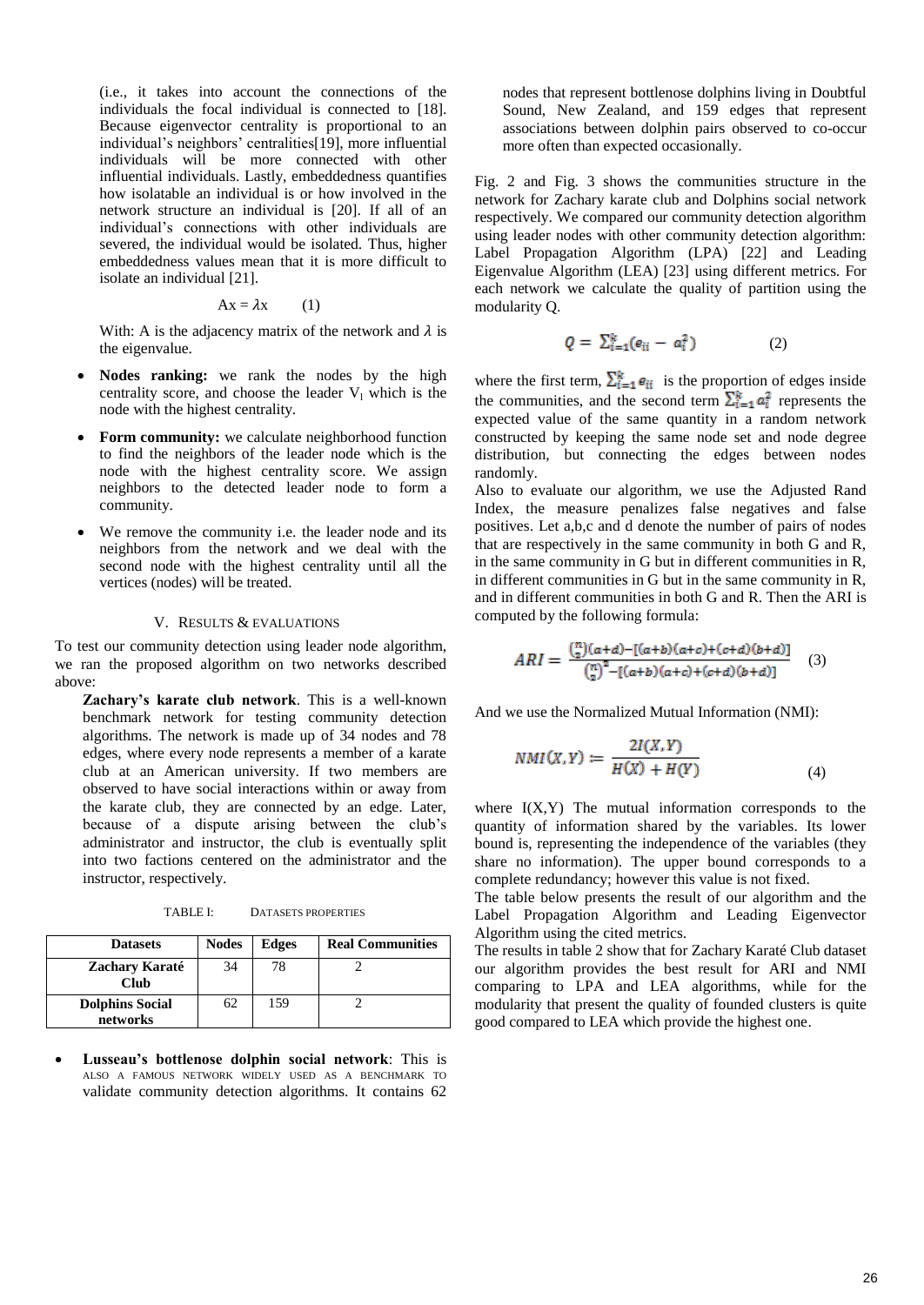| <b>Network</b>                    | <b>Algorithm</b>   | <b>Communities</b> | <b>Modularity</b> | <b>NMI</b> | ARI      |
|-----------------------------------|--------------------|--------------------|-------------------|------------|----------|
|                                   |                    |                    |                   |            |          |
| <b>Zachary</b>                    | <b>LPA</b>         | 2                  | 0.132             | 0.002      | $-0.027$ |
| Karaté club                       | LEA                | 4                  | 0.393             | 0.006      | $-0.037$ |
|                                   | Proposed algorithm | 3                  | 0.318             | 0.216      | 0.255    |
| <b>Dolphins social</b><br>network | <b>LPA</b>         | 4                  | 0.519             | 0.555      | 0.445    |
|                                   | <b>LEA</b>         | 5                  | 0.491             | 0.539      | 0.344    |
|                                   | Proposed algorithm | 16                 | 0.345             | 0.047      | $-0.025$ |

TABLE II: COMPARISON RESULTS OF ALGORITHMS.



Figure 2.Community structure in Zachary Karaté Club provided from our algorithm where the leaders are represented by square, by LPA algorithm and LEA algorithm respectively.



Figure 3.Community structure in Dolphins Social Networks provided from our algorithm where the leaders are represented by square, by LPA algorithm and LEA algorithm respectively.

## VI. CONCLUSION

This paper presents a study of different detection algorithms communities and especially the leader nodes in complex networks have become increasingly important given the scientific and industrial challenges it represents. The idea is to group objects based on certain criteria. The interest shown by the research in this area is the fact that the dissemination of information i.e. the distribution of influence in complex networks is an element both strategic and particularly sensitive to their use. Thus, we have proposed a new approach for detecting communities using leaders' nodes who unlike the proposed algorithms do not require a priori knowledge of k nodes to detect leaders.